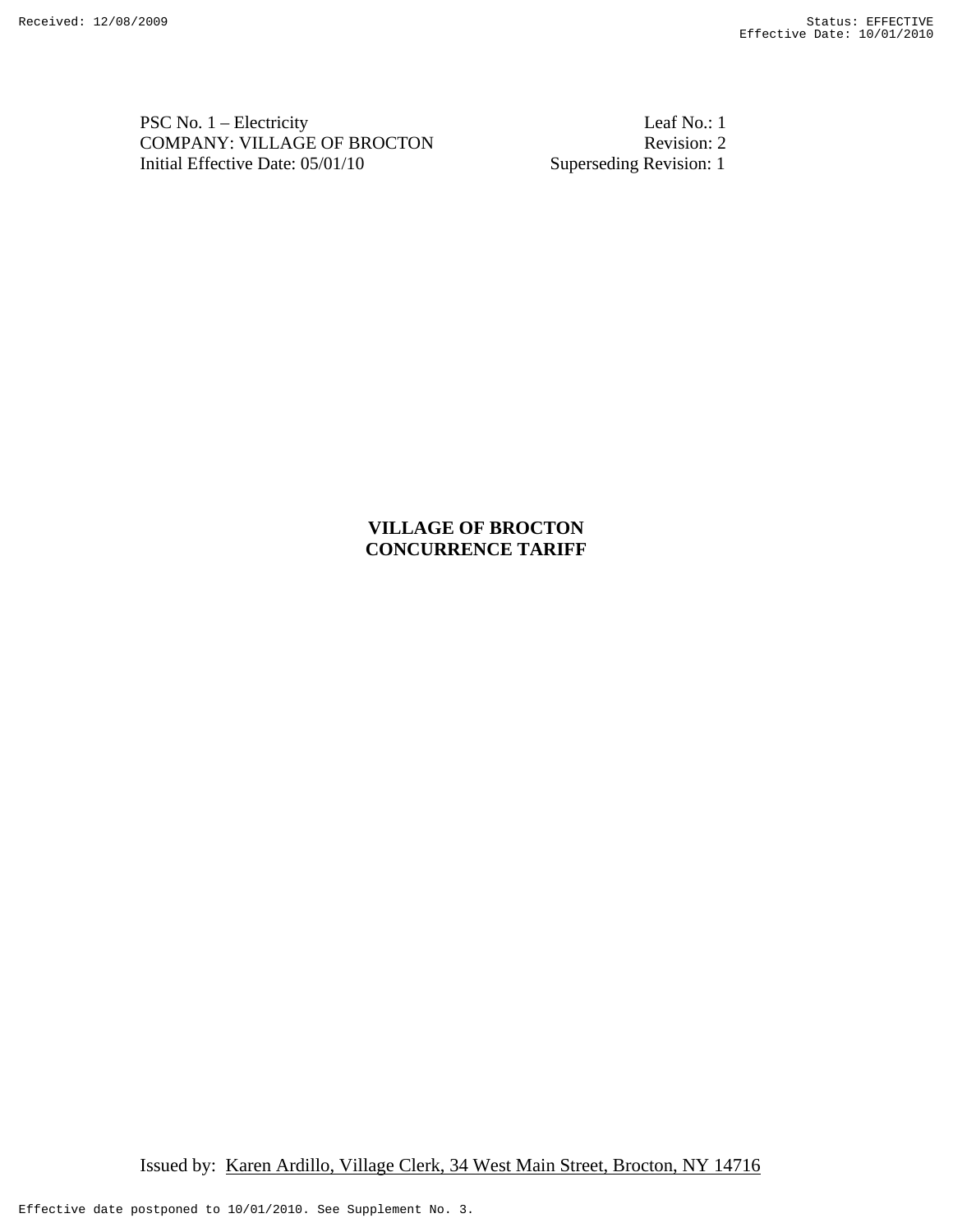PSC No. 1 – Electricity Leaf No.: 2 COMPANY: VILLAGE OF BROCTON Revision: 3 Initial Effective Date: 10/01/10 Superseding Revision: 2 Issued in compliance with Commission Order in C. 09-E-0845 effective September 21, 2010.

## **TABLE OF CONTENTS**

|                |                                                                                               | LEAF #         |
|----------------|-----------------------------------------------------------------------------------------------|----------------|
| $\mathbf{I}$ . | <b>GENERAL INFORMATION</b><br>A. CONCURRENCE<br><b>B. TERRITORY TO WHICH SCHEDULE APPLIES</b> | 3<br>3         |
| П.             | <b>SERVICE CLASSIFICATION NO. 1</b><br>Residential                                            | $\overline{A}$ |
| III.           | <b>SERVICE CLASSIFICATION NO. 2</b><br>General Service – Non-demand Metered                   | 6              |
| IV.            | <b>SERVICE CLASSIFICATION NO. 3</b><br>General Service – Demand Metered                       | 8              |
| V.             | <b>SERVICE CLASSIFICATION NO. 4</b><br>Large General Service                                  | 10             |
| VI.            | <b>SERVICE CLASSIFICATION NO. 5</b><br>Private Outdoor Lighting                               | 12             |
| VII.           | <b>SERVICE CLASSIFICATION NO. 6</b><br><b>Street Lighting</b>                                 | 14             |
| VIII.          | <b>CHARGES</b><br>A. RECONNECTION CHARGE                                                      | 15             |
| XV.            | PURCHASED POWER ADJUSTMENT CLAUSE                                                             | 16             |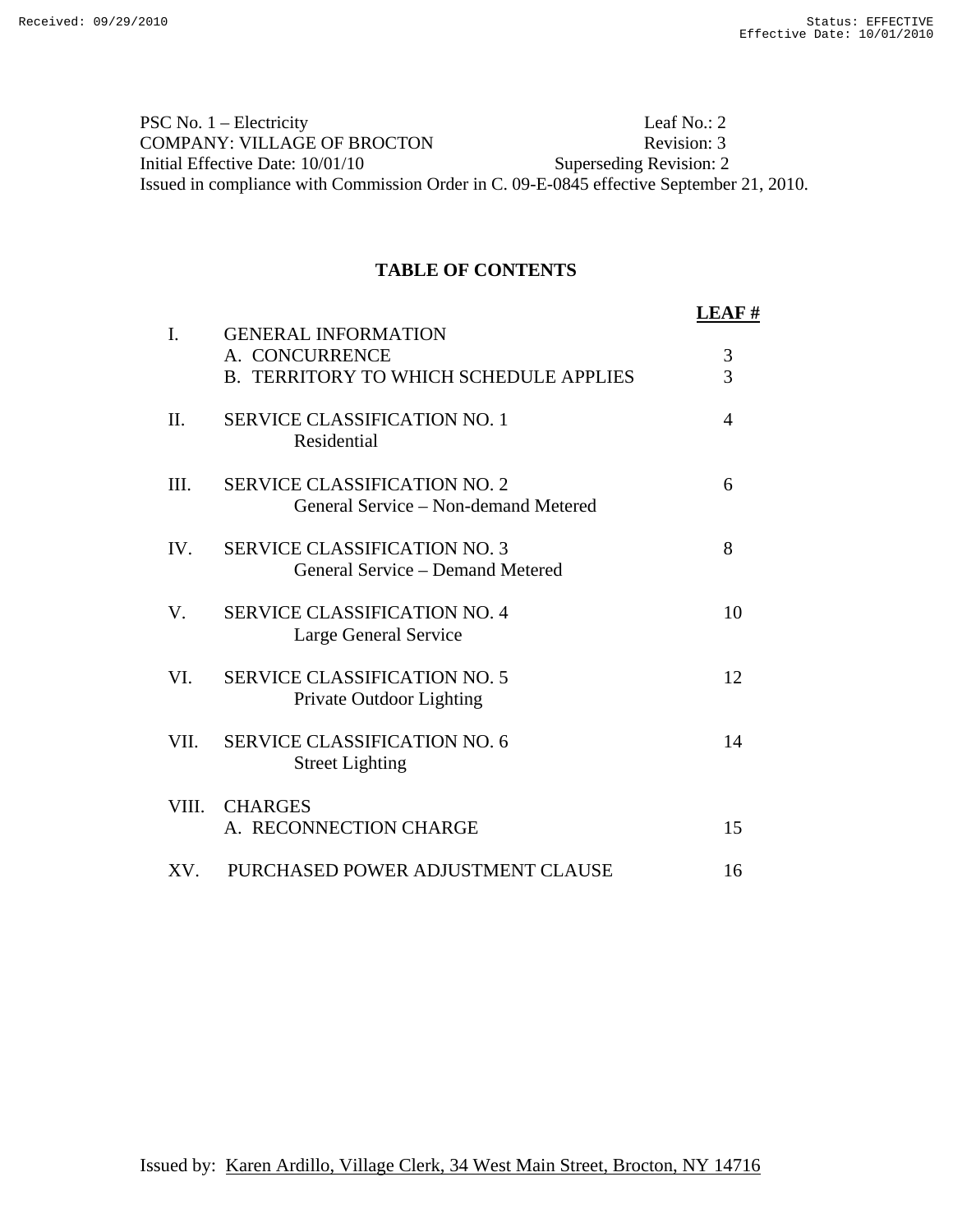PSC No. 1 – Electricity Leaf No.: 3 COMPANY: VILLAGE OF BROCTON Revision: 2 Initial Effective Date: 05/01/10 Superseding Revision: 1

## **GENERAL INFORMATION**

## **A. CONCURRENCE**

The Village of Brocton concurs in and agrees to abide by the rules and regulations as set forth in the general tariff filed by the New York Municipal Power Agency ("NYMPA") in Case No. 97-E-1575.

## **B. TERRITORY TO WHICH SCHEDULE APPLIES**

These rates, rules and regulations are applicable to the Village of Brocton and those served under franchises granted to the Village of Brocton.

Issued by: Karen Ardillo, Village Clerk, 34 West Main Street, Brocton, NY 14716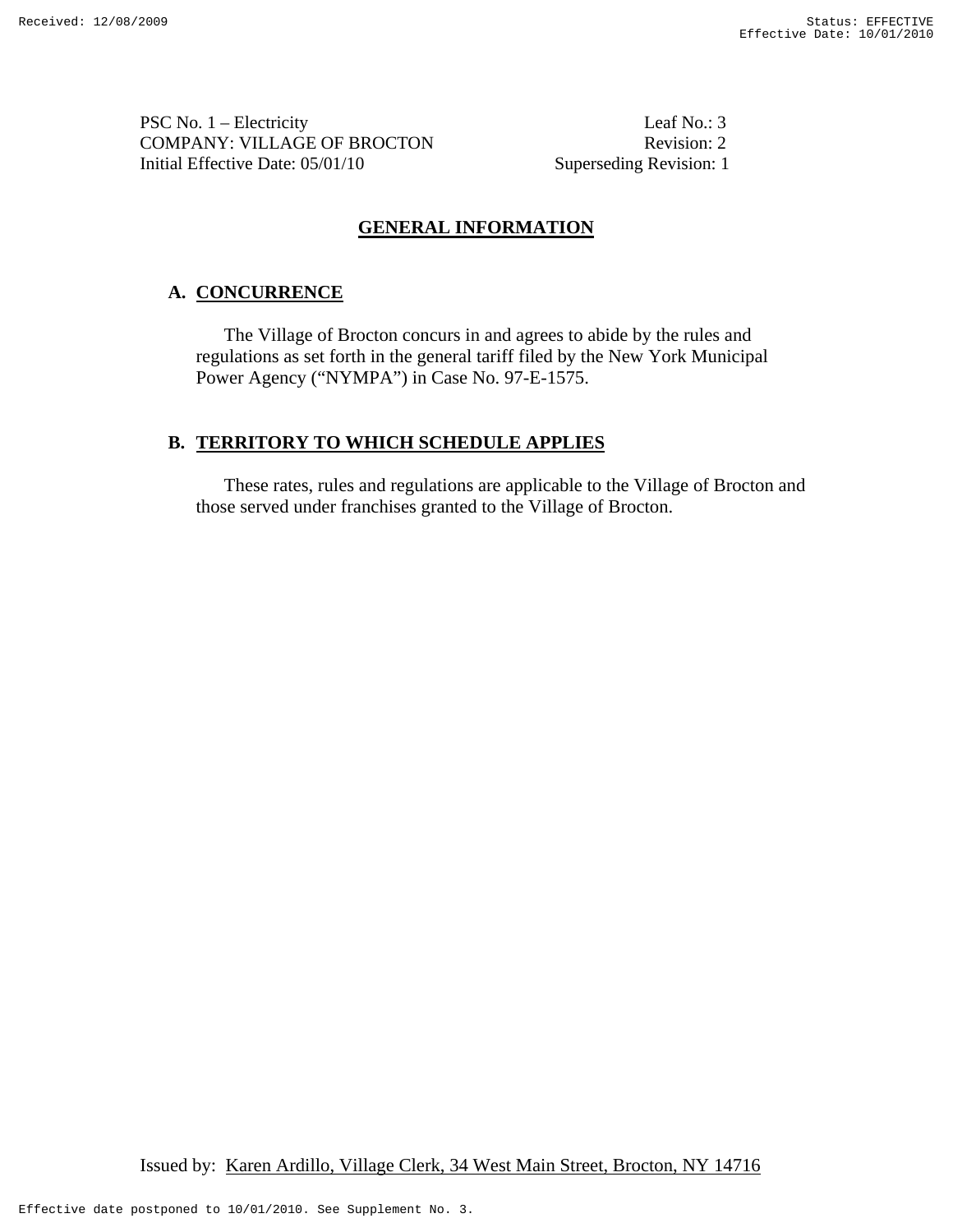PSC No. 1 – Electricity Leaf No.: 4 COMPANY: VILLAGE OF BROCTON Revision: 3 Initial Effective Date: 10/01/10 Superseding Revision: 2 Issued in compliance with Commission Order in C. 09-E-0845 effective September 21, 2010.

#### **SERVICE CLASSIFICATION NO. 1** Residential

## **APPLICABLE TO USE OF SERVICE FOR:**

 Single-phase residential purpose usage in an individual residence; in an individual flat or individual apartment in a multiple-family dwelling; for residential purposes in a rooming house where not more than four (4) rooms are available for rent; and for single phase farm service when supplied through the farm residence meter; used exclusively in connection with religious purposes, and including the operation by such corporation or association of a school, not withstanding that secular subjects are taught at such school; for single-phase service exclusively in connection with a community residence as defined in subdivision 28, 28A or 28B of section 1.03 of the Mental Hygiene Law, provided that such residence is operated by a not-for-profit corporation and if supervisory staff is on site on a twenty-four hour per day basis that the residence provides living accommodations for fourteen or fewer residents; and use for any post or hall owned or leased by a not-for-profit organization that is a veterans organization.

# **CHARACTER OF SERVICE:**

 Continuous alternating current, single phase, 60 Hertz, 120 volts two-wire, or 120/240 or 120/208 volts three wire.

# **MONTHLY RATE:**

|                                       | Rate     |
|---------------------------------------|----------|
| <b>Customer Service Charge</b>        | \$2.94   |
| Winter Rate (November through April)  |          |
| Energy Charge, per kWh                |          |
| First 750 kWh                         | \$0.0295 |
| Over 750 kWh                          | \$0.0497 |
| Non-Winter Rate (May through October) |          |
| Energy Charge, per kWh                | \$0.0295 |
|                                       |          |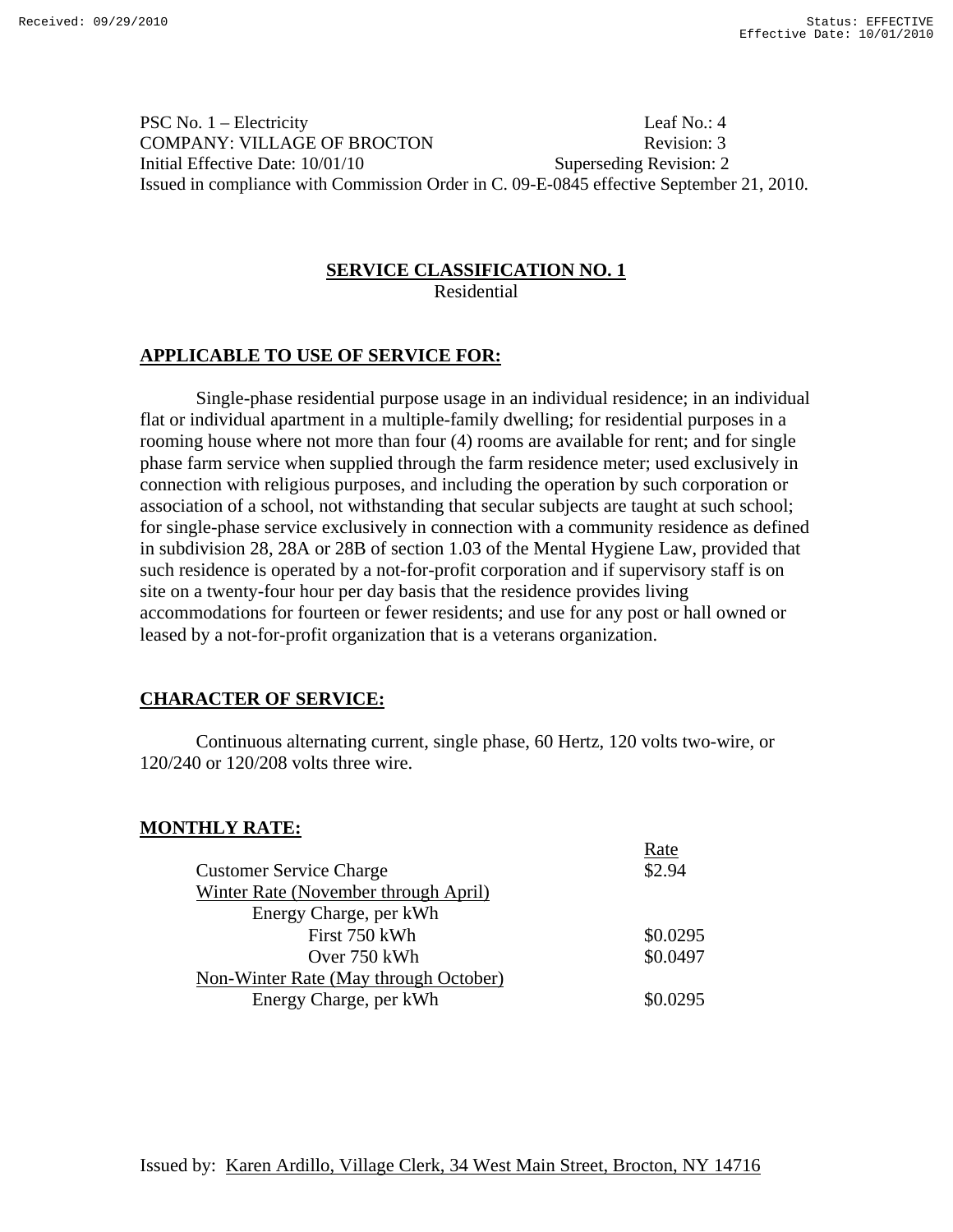PSC No. 1 – Electricity Leaf No.: 5 COMPANY: VILLAGE OF BROCTON Revision: 3 Initial Effective Date: 10/01/10 Superseding Revision: 2 Issued in compliance with Commission Order in C. 09-E-0845 effective September 21, 2010.

# **SERVICE CLASSIFICATION NO. 1 (CONT'D)**

Residential

# **MINIMUM CHARGE:**

The minimum charge is the customer charge.

# **TERMS OF PAYMENT:**

 All bills are due when rendered. Full payment must be received on or before the date shown on the bill to avoid a late payment charge of 1.5% as provided in Rule VIII of the NYMPA generic tariff.

# **FACTOR OF ADJUSTMENT:**

 The factor of adjustment pursuant to Rule IX.D of the NYMPA generic tariff is 1.034974.

# **PURCHASED POWER ADJUSTMENT:**

All kilowatt-hours sold under this schedule are subject to Purchase Power Adjustment Charges in accordance with Section IX of the Village of Brocton Tariff and consistent with Rule IX of the NYMPA generic tariff.

# **BASE PURCHASED POWER PER KILOWATT-HOUR:**

The base purchase power cost per kilowatt-hour pursuant to Rule IX.B of the NYMPA generic tariff is \$.016857.

## **SPECIAL PROVISION:**

Multiple meters at single-family dwellings or at individual flats or apartments in multiple-family dwellings shall be combined into a single billing for said single-family dwellings, or for said individual flats or apartments in multiple-family dwellings.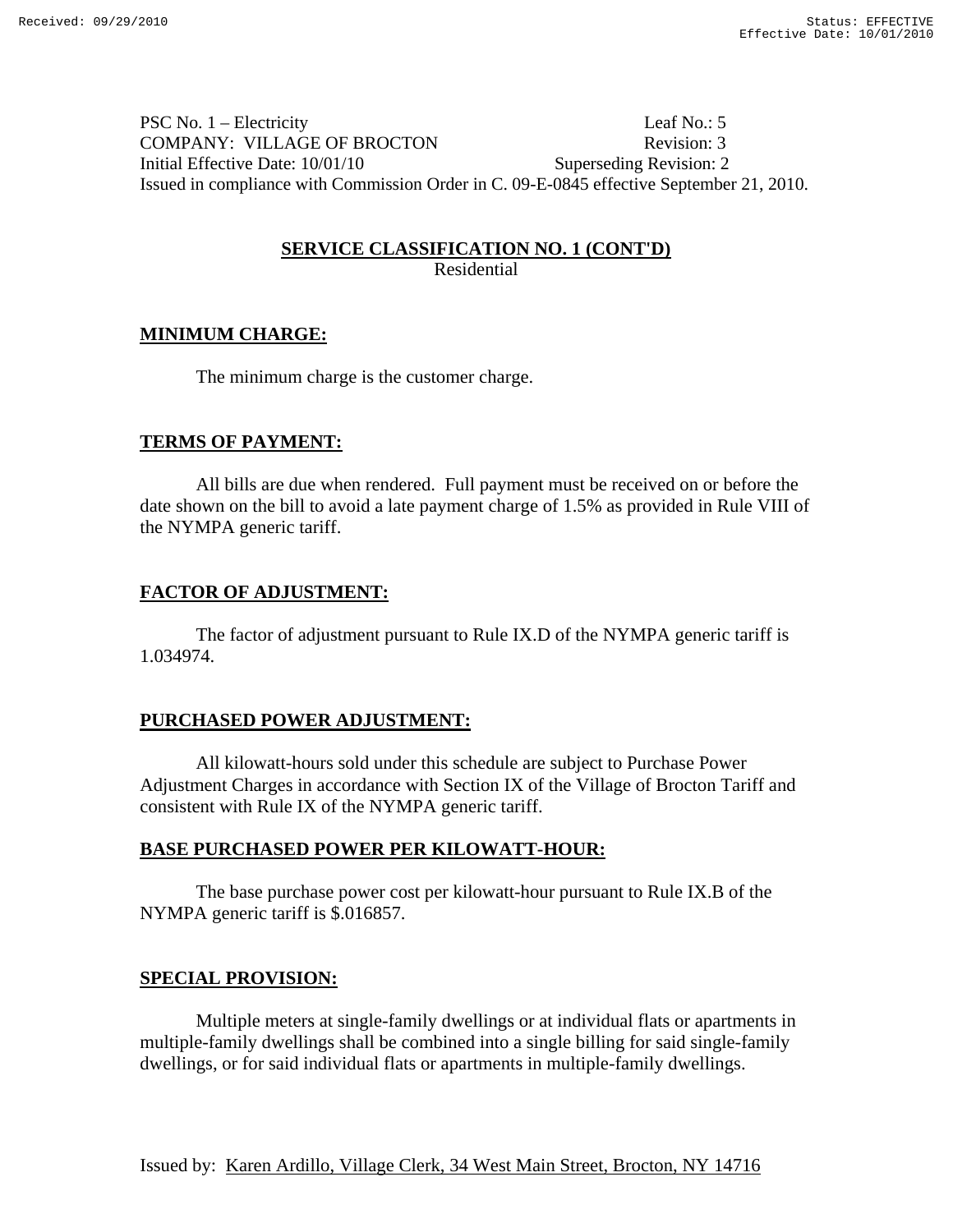PSC No. 1 – Electricity Leaf No.: 6 COMPANY: VILLAGE OF BROCTON Revision: 3 Initial Effective Date:  $10/01/10$  Superseding Revision: 2 Issued in compliance with Commission Order in C. 09-E-0845 effective September 21, 2010.

## **SERVICE CLASSIFICATION NO. 2**

General Service - Non-demand Metered

## **APPLICATION TO USE OF SERVICE FOR:**

Small commercial business, governmental use, professional, and all other service type customers within and outside the incorporated Village of Brocton.

## **CHARACTER OF SERVICE:**

Continuous alternating current, 60 Hertz, single phase 120/240 volts or three phase 120/208 volts, 240 volts, 480 volts or 600 volts.

## **MONTHLY RATE:**

| <b>Customer Service Charge</b>                                  | Rate<br>\$2.94 |
|-----------------------------------------------------------------|----------------|
| Non-Winter Rate (May through October)<br>Energy Charge, per kWh | \$0.0502       |
| Winter Rate (November through April)<br>Energy Charge, per kWh  | \$0.0574       |

## **MINIMUM CHARGE:**

The minimum charge is the customer charge.

## **PURCHASED POWER ADJUSTMENT:**

All kilowatt-hours sold under this schedule are subject to Purchase Power Adjustment Charges in accordance with Section IX of the Village of Brocton Tariff and consistent with Rule IX of the NYMPA generic tariff.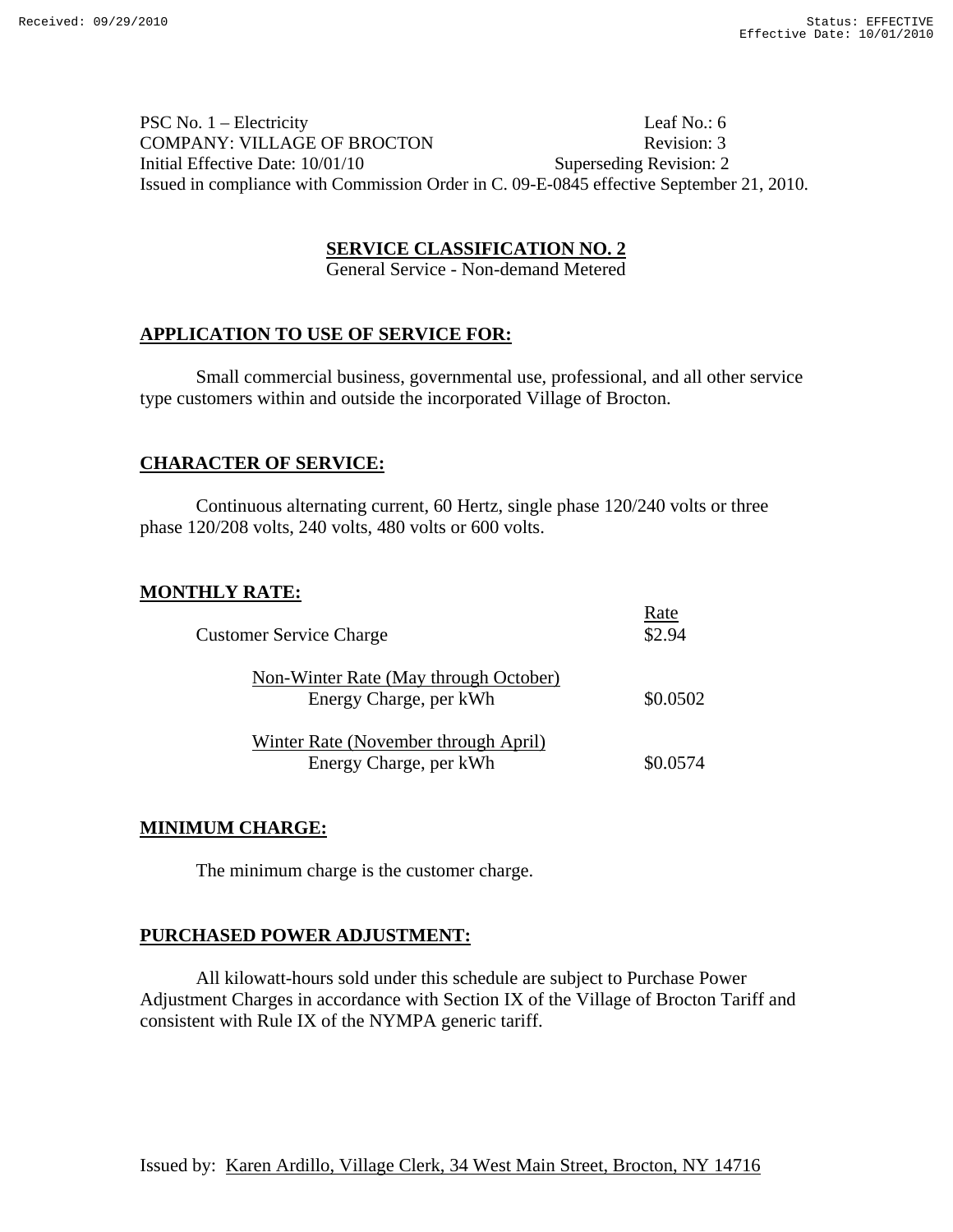PSC No. 1 – Electricity Leaf No.: 7 COMPANY: VILLAGE OF BROCTON Revision: 3 Initial Effective Date: 10/01/10 Superseding Revision: 2 Issued in compliance with Commission Order in C. 09-E-0845 effective September 21, 2010.

**SERVICE CLASSIFICATION NO. 2 (CONT'D)**

General Service - Non-demand Metered

## **BASE PURCHASED POWER PER KILOWATT-HOUR:**

The base purchase power cost per kilowatt-hour pursuant to Rule IX.B of the NYMPA generic tariff is \$.016857.

## **SPECIAL PROVISIONS:**

 Energy use shall be less than 3500 kilowatt hours and less than 15 kilowatts during all of the winter months from November through April inclusive. If either energy use equals or exceeds 3500 kilowatt hours or demand equal to or exceeds 15 kilowatts during any said winter months, then Service Classification No. 3 shall apply for the twelve (12) next consecutive months.

# **TERMS OF PAYMENT:**

All bills are due when rendered. Full payment must be received on or before the date shown on the bill to avoid a late payment charge of 1.5% as provided in Rule VIII of the NYMPA generic tariff.

# **FACTOR OF ADJUSTMENT:**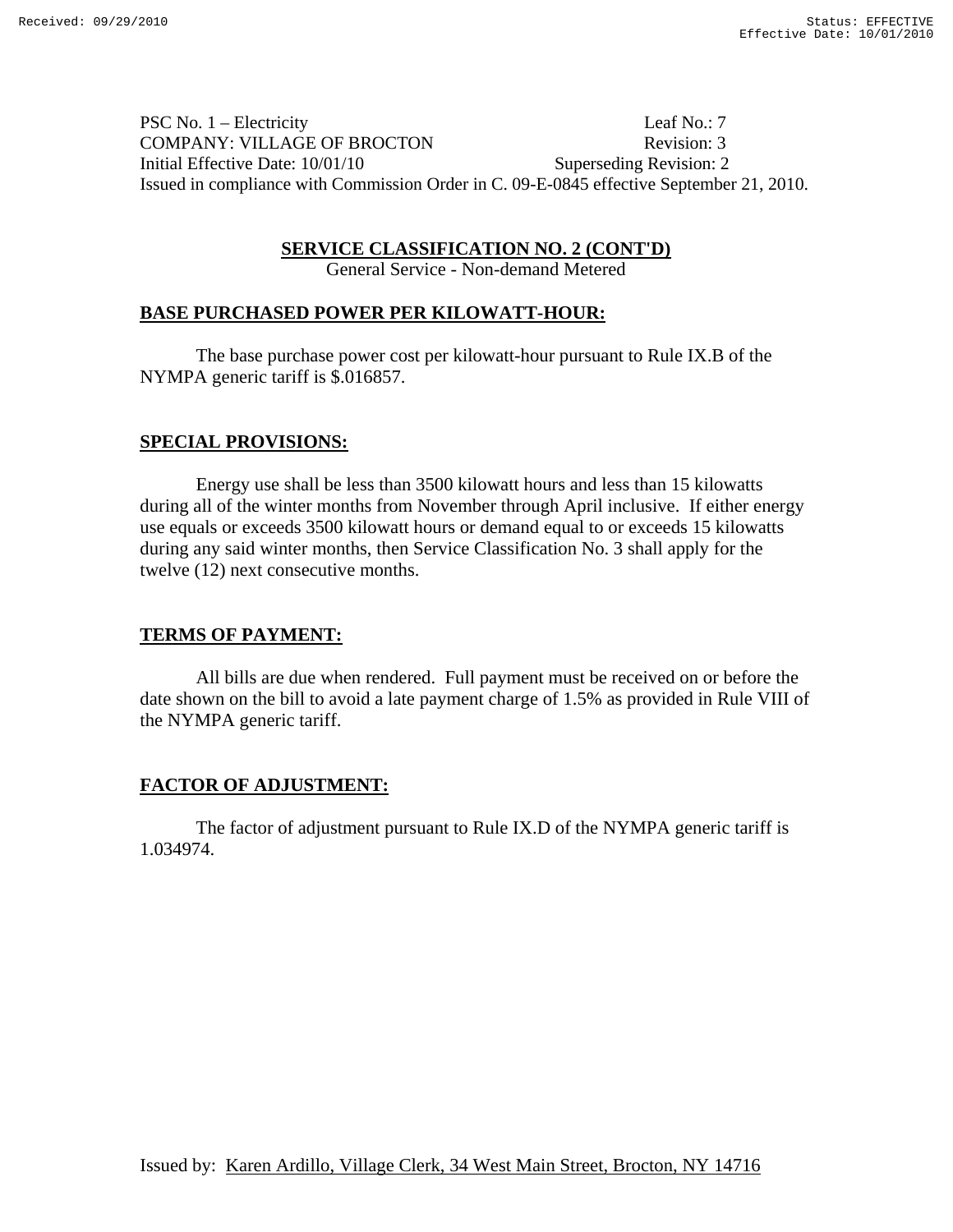PSC No. 1 – Electricity Leaf No.: 8 COMPANY: VILLAGE OF BROCTON Revision: 3 Initial Effective Date: 10/01/10 Superseding Revision: 2 Issued in compliance with Commission Order in C. 09-E-0845 effective September 21, 2010.

## **SERVICE CLASSIFICATION NO. 3**

General Service – Demand Metered

## **APPLICABLE TO USE OF SERVICE FOR:**

All purposed where energy exceeds 3500 kilowatt hours in any winter month. If energy drops below 3500 kilowatt hours, and demand falls below 15 kilowatts in all winter months, move to Service Classification 2. If customer meets entrance criteria and is served at primary, move to Service Classification 4.

## **CHARACTER OF SERVICE:**

Continuous alternating current, 60 Hertz, single phase 120/240 volts; or three phase 120/208, 240, 280 or 600 volts, (or three phase 4160 volts at the option of the Village Board, served as secondary).

## **MONTHLY RATE:**

|                        | <u>Rate</u> |
|------------------------|-------------|
| Demand Charge, per kW  | \$7.29      |
| Energy Charge, per kWh | \$0.0073    |

# **MINIMUM CHARGE:**

 The demand shall be measured at 15 minute intervals, and for billing purposes shall be the Maximum demand occurring during the month.

## **TERM:**

One year and thereafter for one-year terms until terminated on 72 hours prior written notice.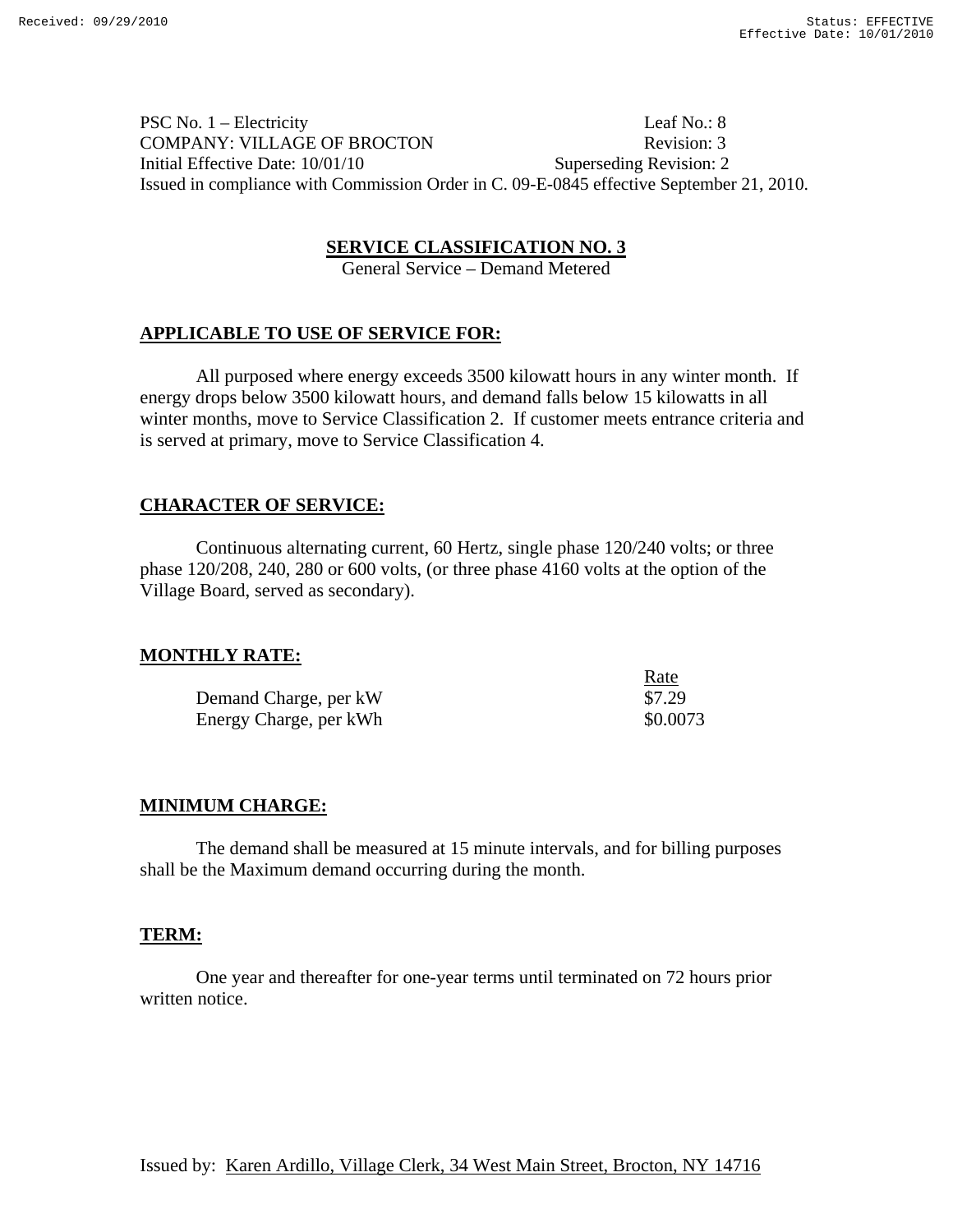PSC No. 1 – Electricity Leaf No.: 9 COMPANY: VILLAGE OF BROCTON Revision: 3 Initial Effective Date: 10/01/10 Superseding Revision: 2 Issued in compliance with Commission Order in C. 09-E-0845 effective September 21, 2010.

**SERVICE CLASSIFICATION NO. 3 (CONT'D)**

General Service – Demand Metered

## **PURCHASED POWER ADJUSTMENT:**

 All kilowatt-hours sold under this schedule are subject to Purchase Power Adjustment Charges in accordance with Section IX of the Village of Brocton Tariff and consistent with Rule IX of the NYMPA generic tariff.

#### **BASE PURCHASED POWER PER KILOWATT-HOUR:**

The base purchase power cost per kilowatt-hour pursuant to Rule IX.B of the NYMPA generic tariff is \$.016857.

#### **TERMS OF PAYMENT:**

 All bills are due when rendered. Full payment must be received on or before the date shown on the bill to avoid a late payment charge of 1.5% as provided in Rule VIII of the NYMPA generic tariff.

## **FACTOR OF ADJUSTMENT:**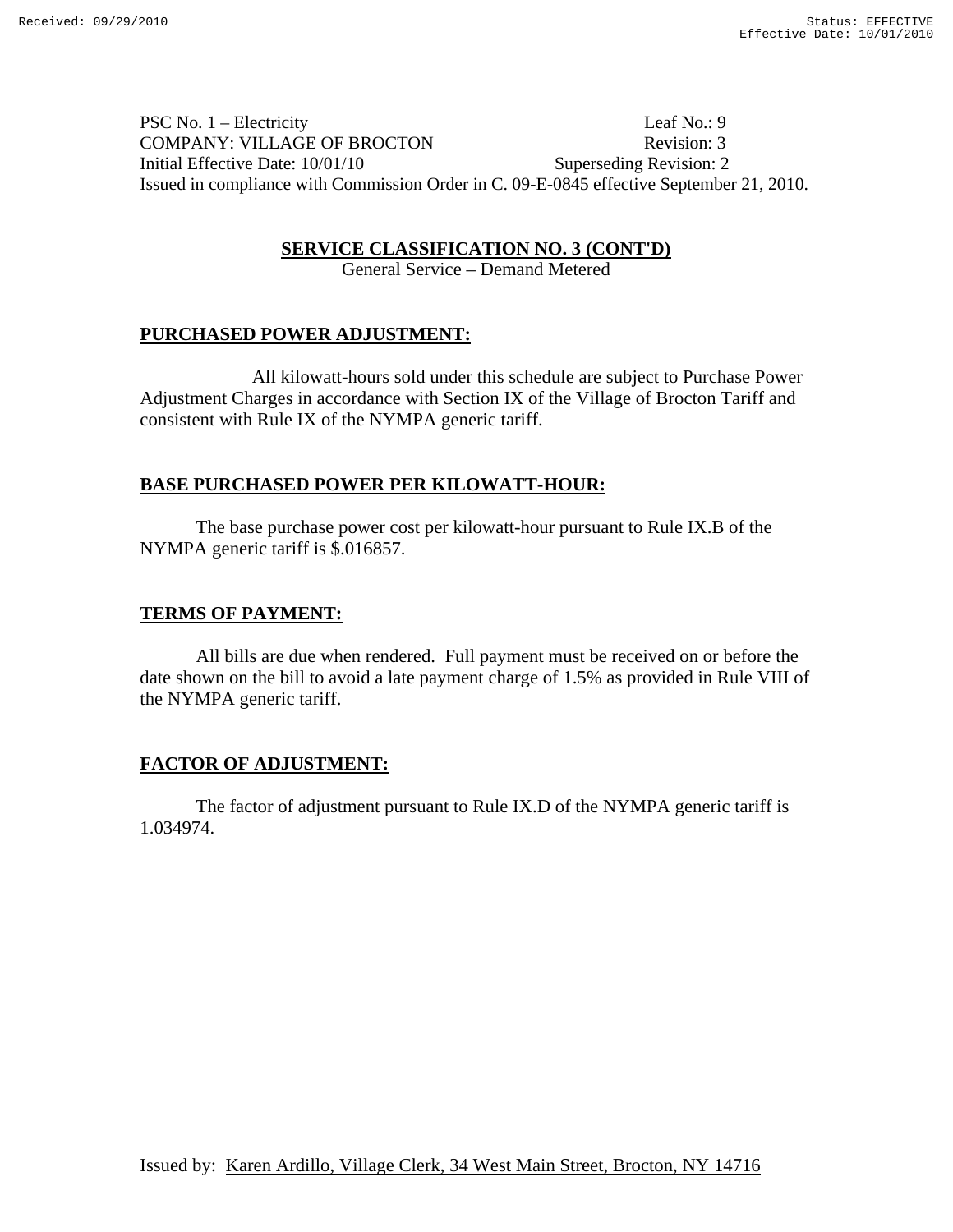PSC No. 1 – Electricity Leaf No.: 10 COMPANY: VILLAGE OF BROCTON Revision: 3 Initial Effective Date: 10/01/10 Superseding Revision: 2 Issued in compliance with Commission Order in C. 09-E-0845 effective September 21, 2010.

#### **SERVICE CLASSIFICATION NO. 4**

Large General Service

## **APPLICABLE TO USE OF SERVICE FOR:**

Metering at primary voltage. Customer exceeds 3500 kilowatt hours.

## **CHARACTER OF SERVICE:**

Continuous alternating current, 60 Hertz, three phase primary metering (4160 volts).

## **MONTHLY RATE:**

Demand Charge, per kW  $$6.82$ Energy Charge, per kWh  $$0.0071$ 

<u>Rate</u>

# **MINIMUM CHARGE:**

The minimum charge shall be the demand charge.

## **DETERMINATION OF DEMAND:**

 The demand shall be measured at 15 minute intervals and for billing purposes shall be the Maximum demand occurring during the month.

## **TERM:**

 One year and thereafter for one-year terms until terminated on 72 hours prior written notice.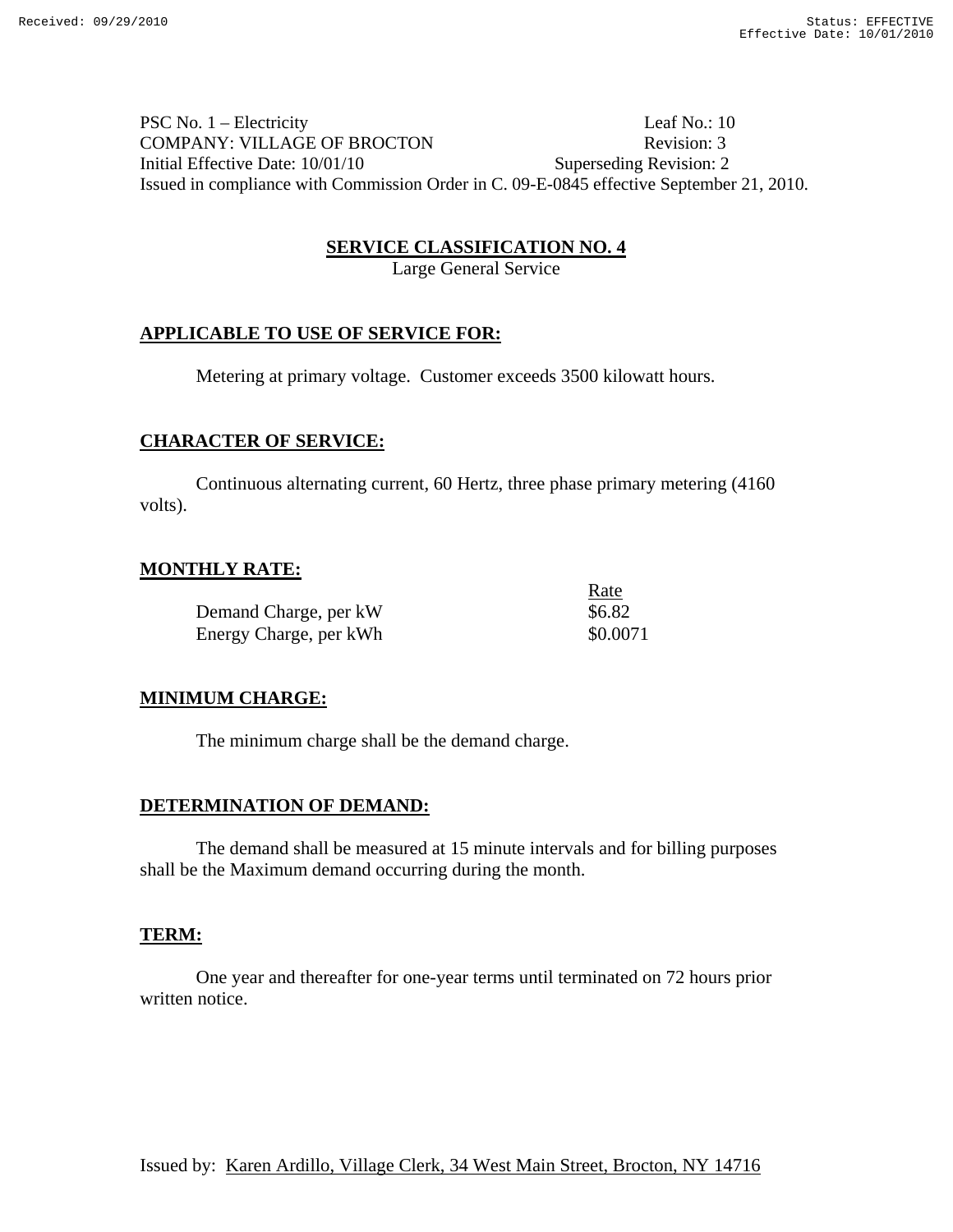PSC No. 1 – Electricity Leaf No.: 11 COMPANY: VILLAGE OF BROCTON Revision: 3 Initial Effective Date: 10/01/10 Superseding Revision: 2 Issued in compliance with Commission Order in C. 09-E-0845 effective September 21, 2010.

## **SERVICE CLASSIFICATION NO. 4 (CONT'D)** Large General Service

## **PURCHASED POWER ADJUSTMENT:**

 All kilowatt-hours sold under this schedule are subject to Purchase Power Adjustment Charges in accordance with Section IX of the Village of Brocton Tariff and consistent with Rule IX of the NYMPA generic tariff.

# **BASE PURCHASED POWER PER KILOWATT-HOUR:**

The base purchase power cost per kilowatt-hour pursuant to Rule IX.B of the NYMPA generic tariff is \$.016857.

# **TERMS OF PAYMENT:**

 All bills are due when rendered. Full payment must be received on or before the date shown on the bill to avoid a late payment charge of 1.5% as provided in Rule VIII of the NYMPA generic tariff.

# **FACTOR OF ADJUSTMENT:**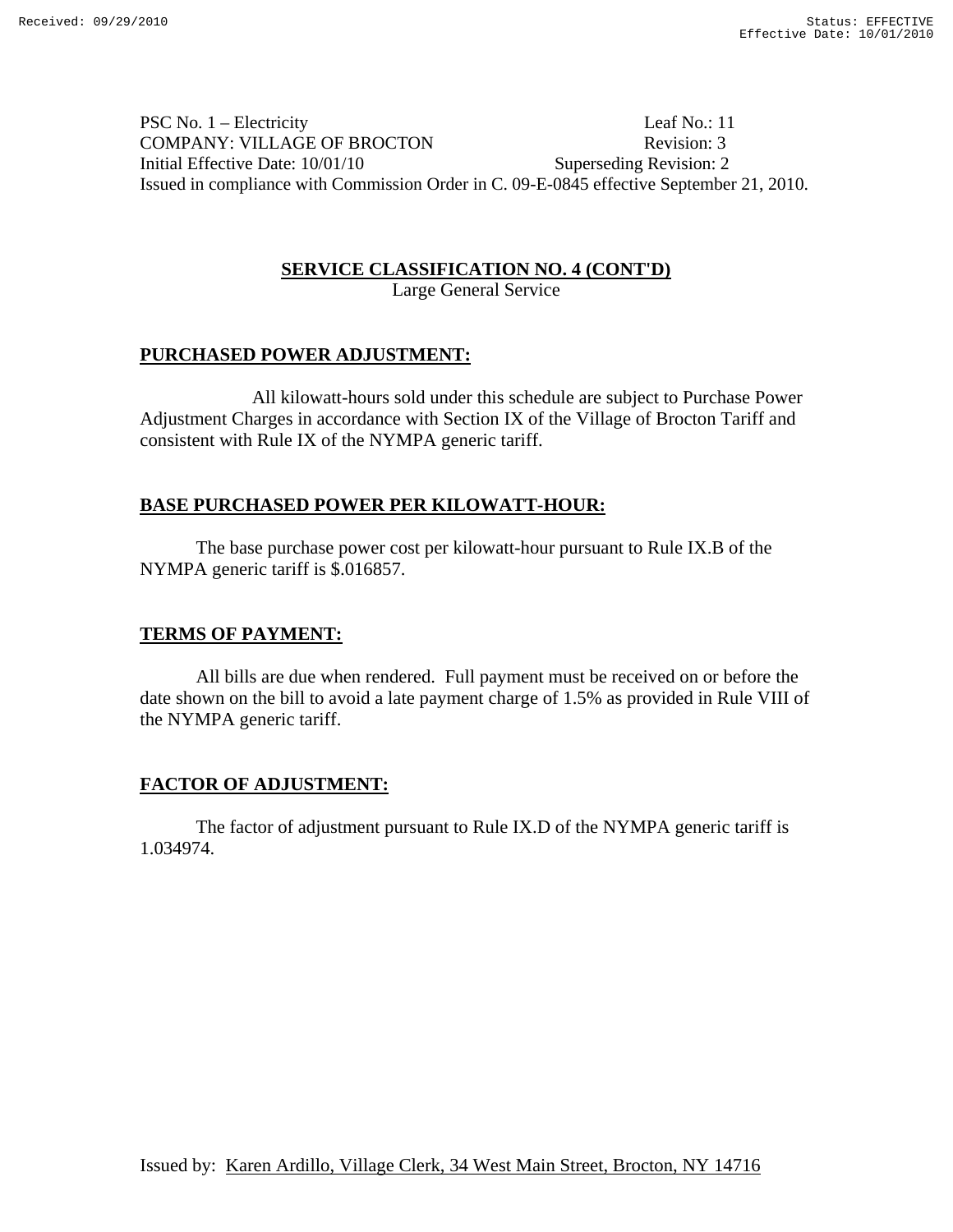PSC No. 1 – Electricity Leaf No.: 12 COMPANY: VILLAGE OF BROCTON Revision: 3 Initial Effective Date: 10/01/10 Superseding Revision: 2 Issued in compliance with Commission Order in C. 09-E-0845 effective September 21, 2010.

## **SERVICE CLASSIFICATION NO. 5**

Private Outdoor Lighting

## **APPLICATION TO USE OF SERVICE FOR:**

Private outdoor lighting. Monthly charges are assessed at a flat rate per fixture.

## **CHARACTER OF SERVICE:**

Unmetered service, alternating current, 60 Hertz, at approximately 120 volts.

## **MONTHLY RATE:**

*Rate* Per 175 watt mercury vapor lamp:  $$9.94$ 

#### **TERM:**

 One year, commencing at the date of installation, and thereafter from year to year until terminated on 30 days written notice.

## **PURCHASED POWER ADJUSTMENT:**

 All kilowatt-hours sold under this schedule are subject to Purchase Power Adjustment Charges in accordance with Section IX of the Village of Brocton Tariff and consistent with Rule IX of the NYMPA generic tariff.

## **FACTOR OF ADJUSTMENT:**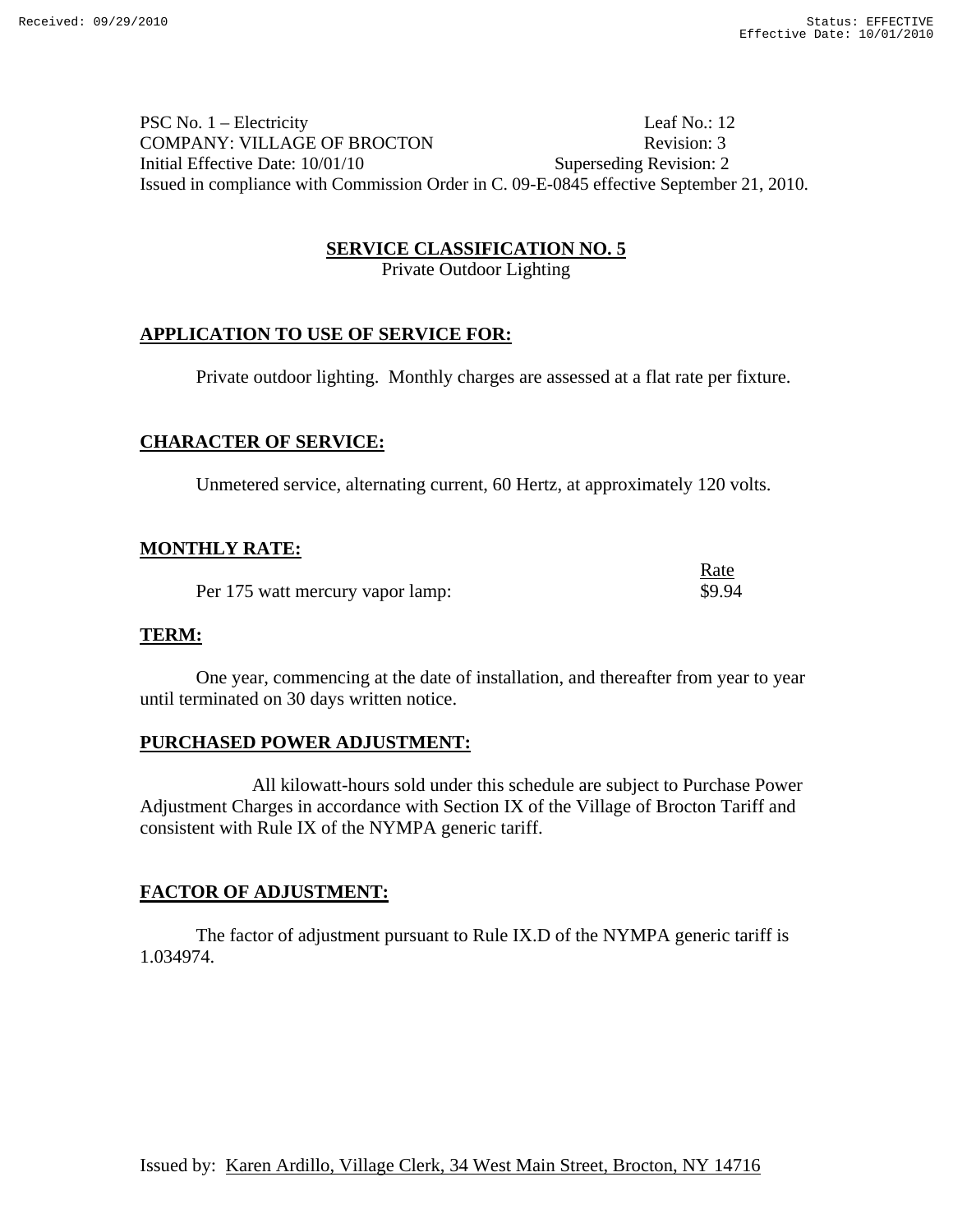PSC No. 1 – Electricity Leaf No.: 13 COMPANY: VILLAGE OF BROCTON Revision: 2 Initial Effective Date: 05/01/10 Superseding Revision: 1

# **SERVICE CLASSIFICATION NO. 5 (CONT'D)**

Private Outdoor Lighting

# **TERMS OF PAYMENT:**

All bills are due when rendered. Full payment must be received on or before the date shown on the bill to avoid a late payment charge of 1.5% as provided in Rule VIII of the NYMPA generic tariff.

# **SPECIAL PROVISIONS:**

 The Village will furnish, install, own, operate and maintain a photo-electrically controlled luminare complete with suitable pipe bracket.

 The lighting unit will be installed only on private property owned or leased by the customer, the customer will furnish the necessary pole or other support, except as hereinafter provided, and the necessary wiring to connect the unit on the line side of the customer's meter. The Village reserves the right to require a mounting height which will provide proper light distribution from the unit. Where a Village-owned pole is appropriately located on premises owned or leased by the customer, the Village may waive the requirement that the customer furnish the necessary pole or other support.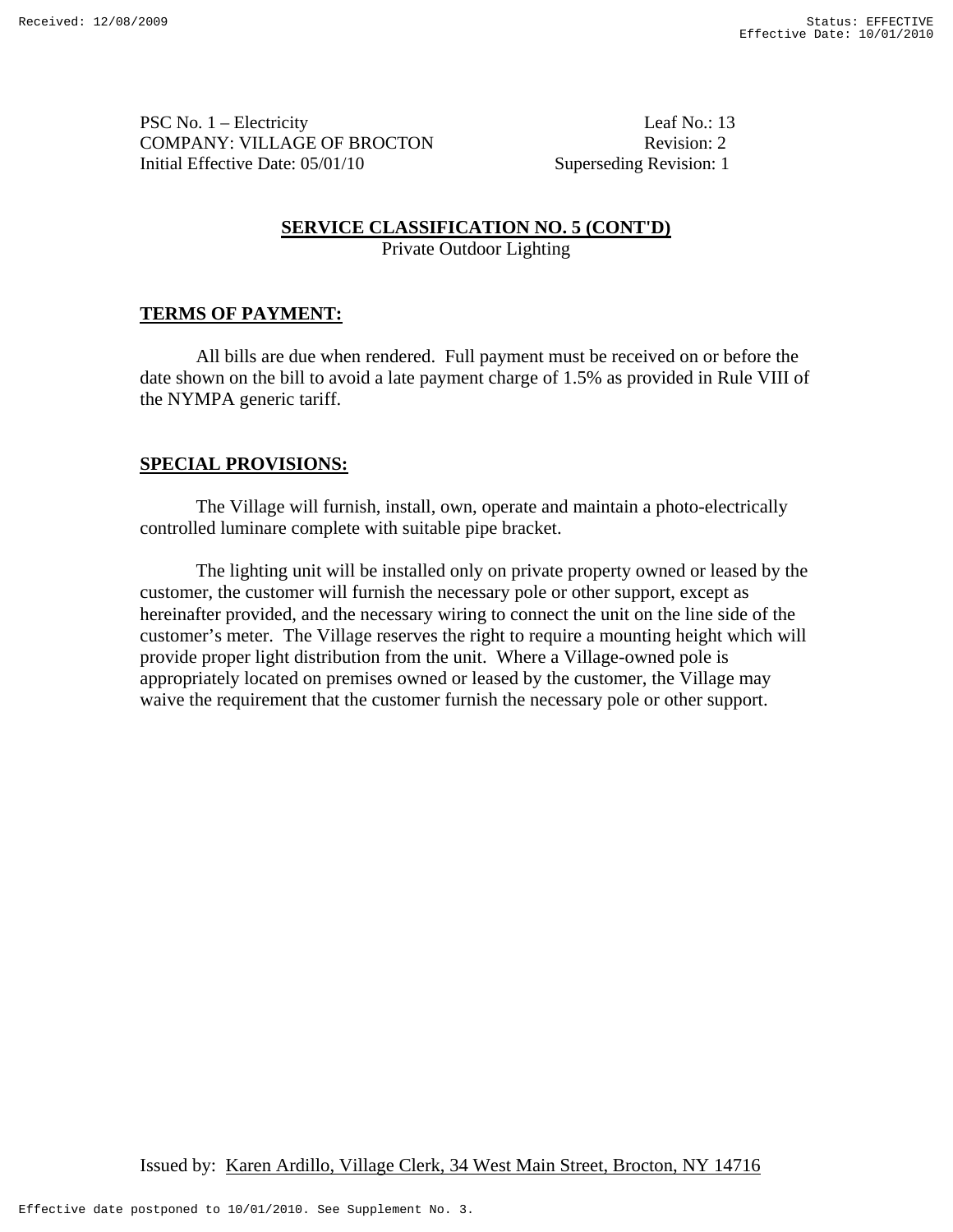PSC No. 1 – Electricity Leaf No.: 14 COMPANY: VILLAGE OF BROCTON Revision: 3 Initial Effective Date: 10/01/10 Superseding Revision: 2 Issued in compliance with Commission Order in C. 09-E-0845 effective September 21, 2010.

#### **SERVICE CLASSIFICATION NO. 6**

Street Lighting

#### **APPLICATION TO USE OF SERVICE FOR:**

 All Village street lighting at normal distribution voltage available normally from sunset until dawn. The utility meter one service and impure this measured service to the other services of the same size and character. In that event, monthly charges are assessed by multiplying the usage of one metered fixture by the total number of fixtures.

## **CHARACTER OF SERVICE:**

Metered service, continuous alternating current, 60 cycle, 120 volts.

#### **MONTHLY RATE:**

|                             | Rate     |
|-----------------------------|----------|
| Facilities Charge, per lamp | \$1.18   |
| Energy charge, per kWh      | \$0.0082 |

#### **TERMS OF PAYMENT:**

All bills are due when rendered. Full payment must be received on or before the date shown on the bill to avoid a late payment charge of 1.5% as provided in Rule VIII of the NYMPA generic tariff.

#### **PURCHASED POWER ADJUSTMENT:**

 All kilowatt-hours sold under this schedule are subject to Purchase Power Adjustment Charges in accordance with Section IX of the Village of Brocton Tariff and consistent with Rule IX of the NYMPA generic tariff.

## **FACTOR OF ADJUSTMENT:**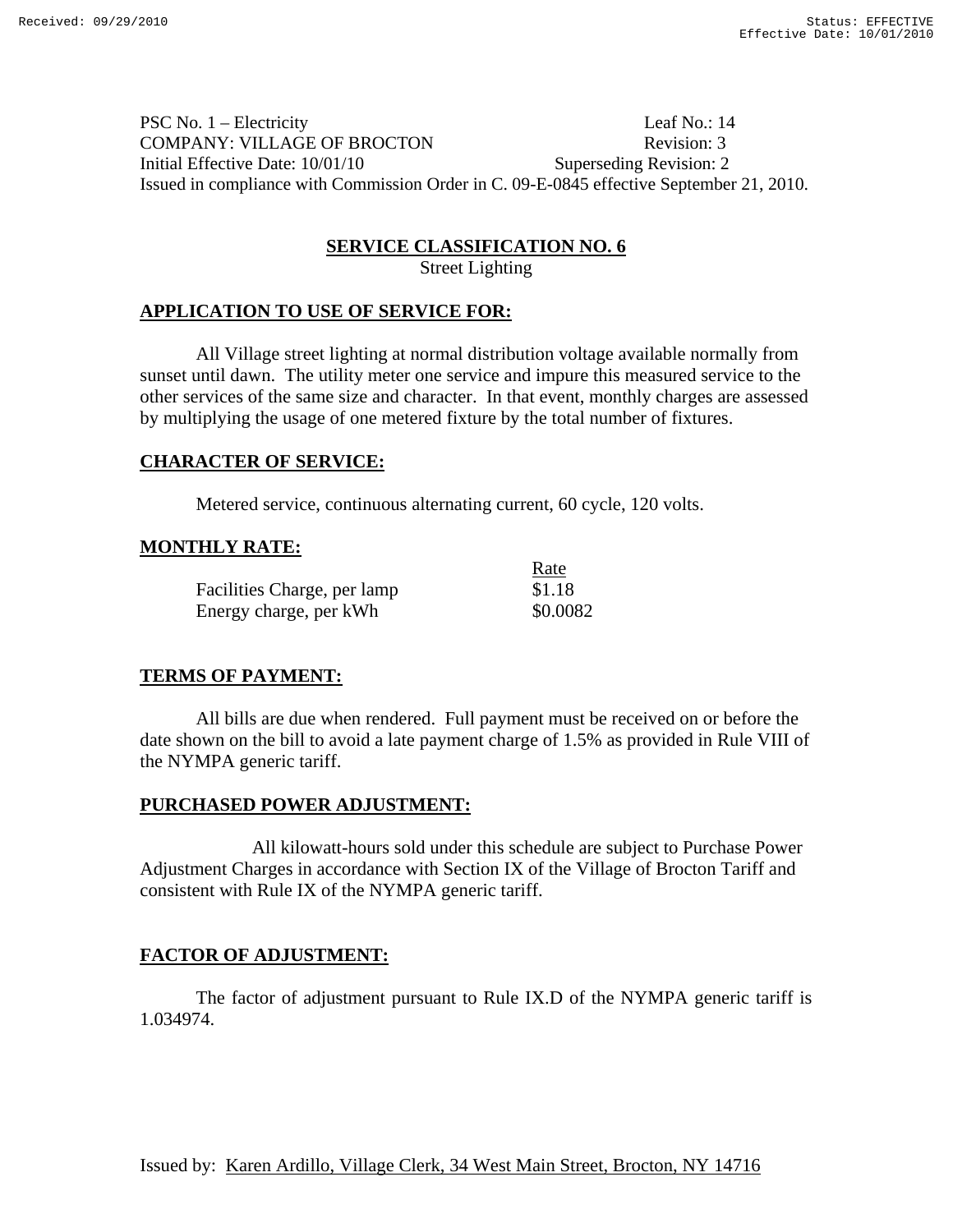PSC No. 1 – Electricity Leaf No.: 15 COMPANY: VILLAGE OF BROCTON Revision: 2 Initial Effective Date: 05/01/10 Superseding Revision: 1

## **CHARGES**

# **A. RECONNECTION CHARGE:**

When service has been discontinued, either by the municipality as provided in Rule XIII of the NYMPA generic tariff or at the request of the consumer and the same consumer applies for reconnection of service at the same premise within four (4) months, there shall be a reconnection charge payable before service will be reestablished, in the amounts as follows:

> \$50.00 during the regular working hours of the Electric Department, Monday through Friday

\$75.00 after the regular working hours of the Electric Department, and all day Saturday, Sunday and Holidays.

Issued by: Karen Ardillo, Village Clerk, 34 West Main Street, Brocton, NY 14716